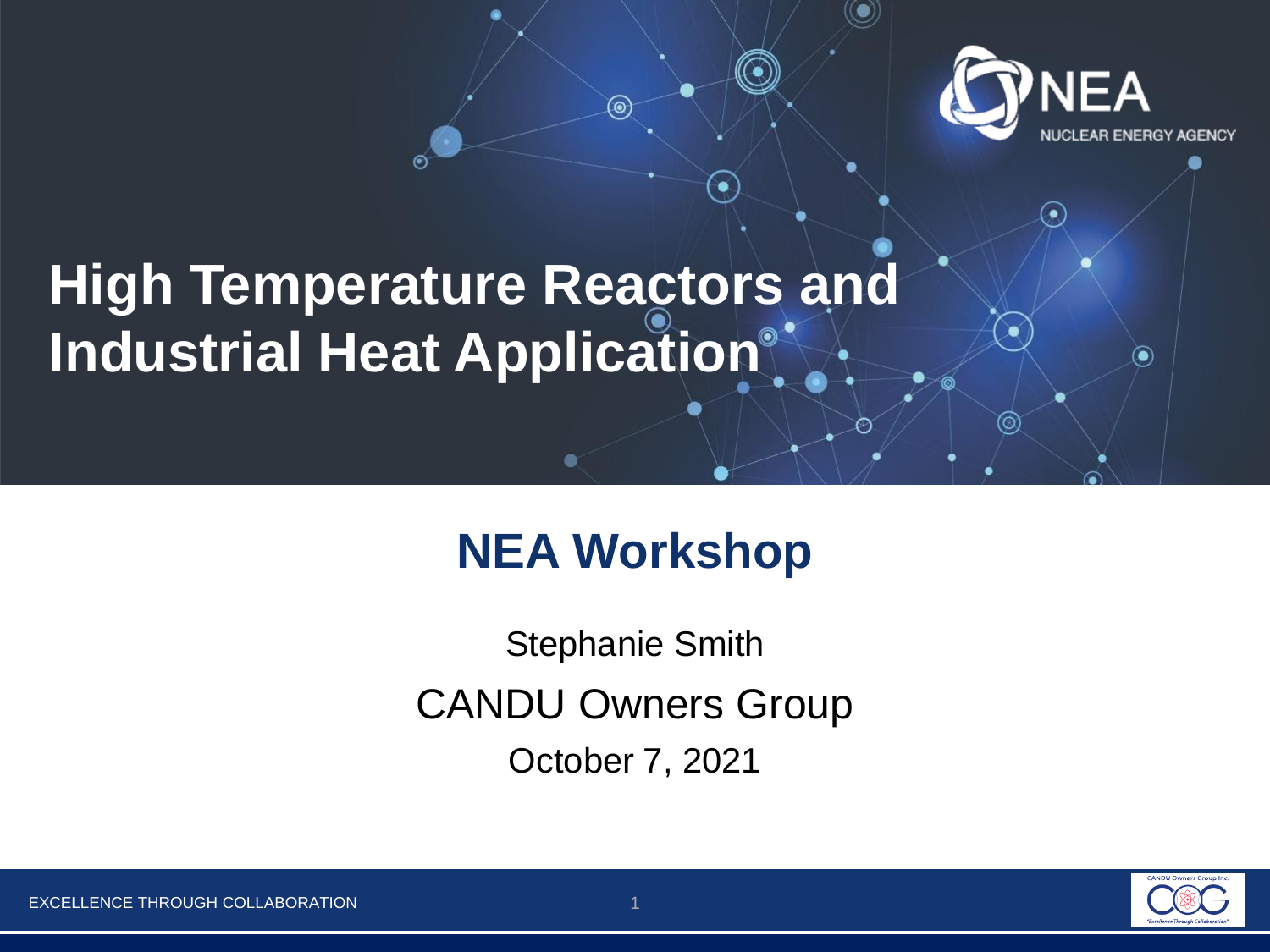# Industrial Decarbonization

### **Industrial Revolution – Part 2**

- Since the 1800s, industrial heat has been produced primarily with fossil fuels
- Today, biomass and some renewables are in use
- Industrial heat makes up 2/3 of industrial energy demand and most of industrial CO2 released to atmosphere
- Demand continues to increase in developed and developing countries

#### **To achieve Net Zero goals:**

Replace other means of heat production with nuclear

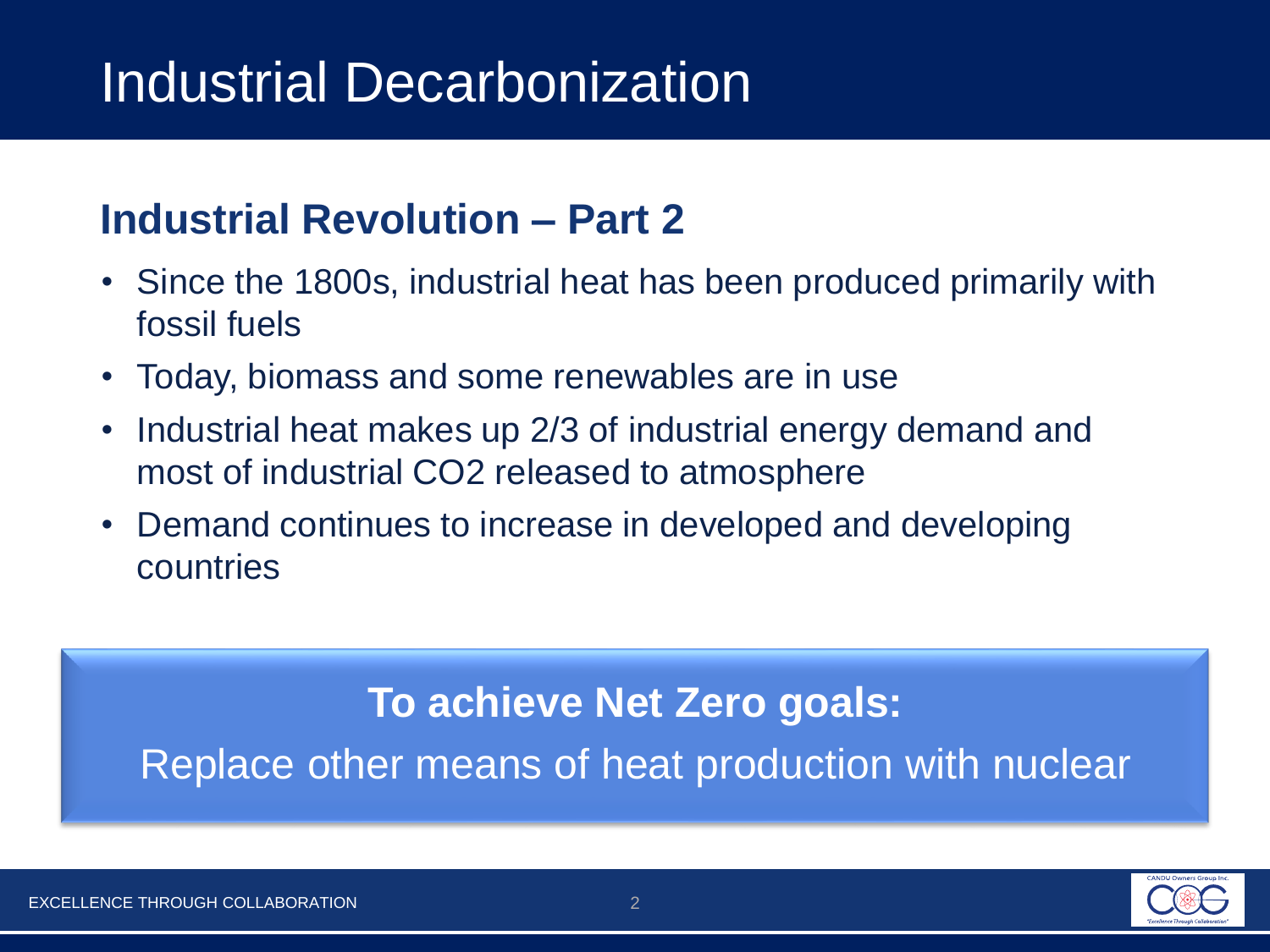# **National Strategies**

A Call to Action: A Canadian Roadmap for Small Modular Reactors



Provincial support to SMR development and deployment

Hydrogen strategy **HYDROGEN STRATEGY FOR CANADA Seizing the Opportunities for Hydrogen** A Call to Action December, 2020



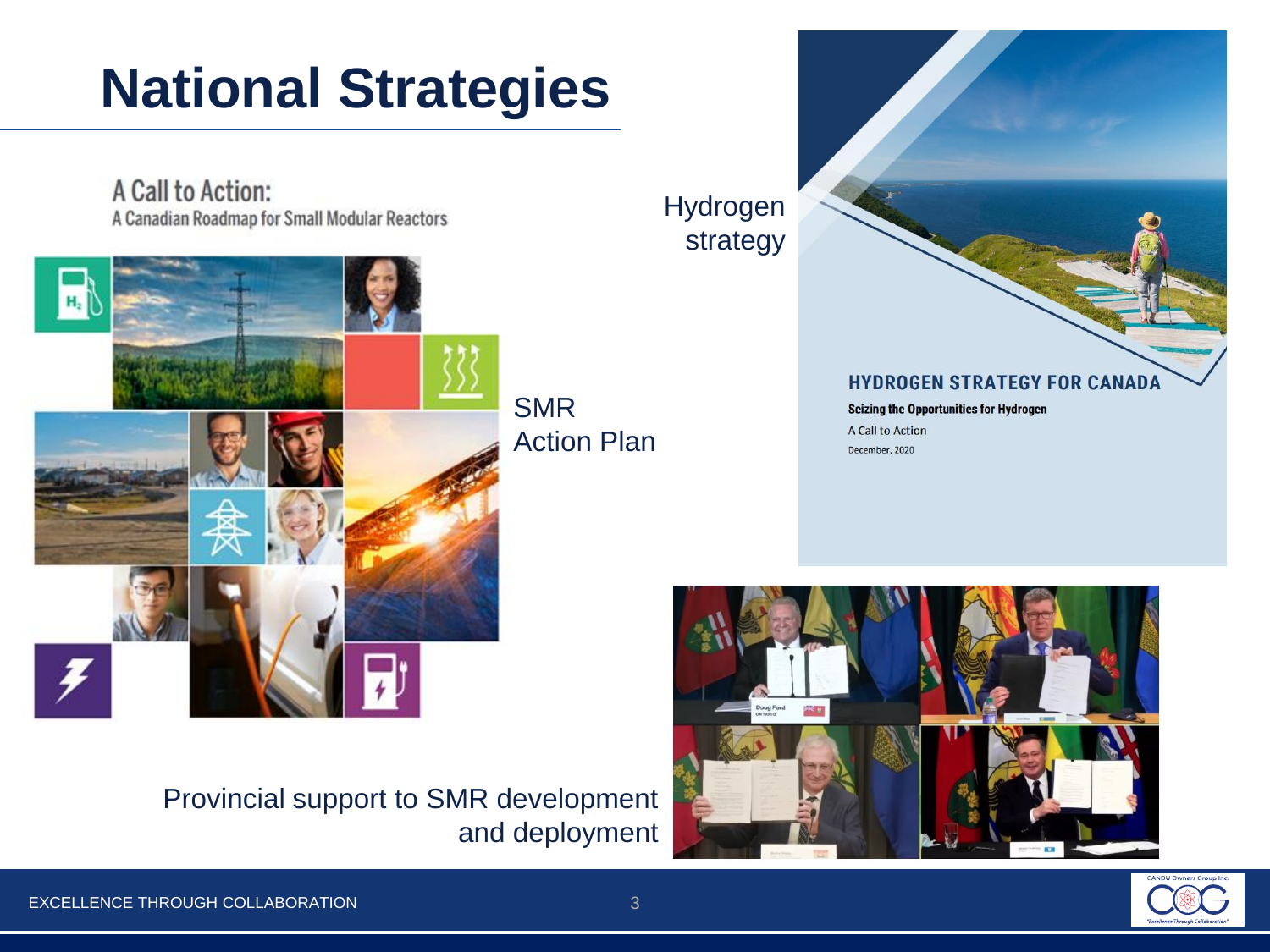## SMRs' Potential to Enable Industrial **Decarbonization**